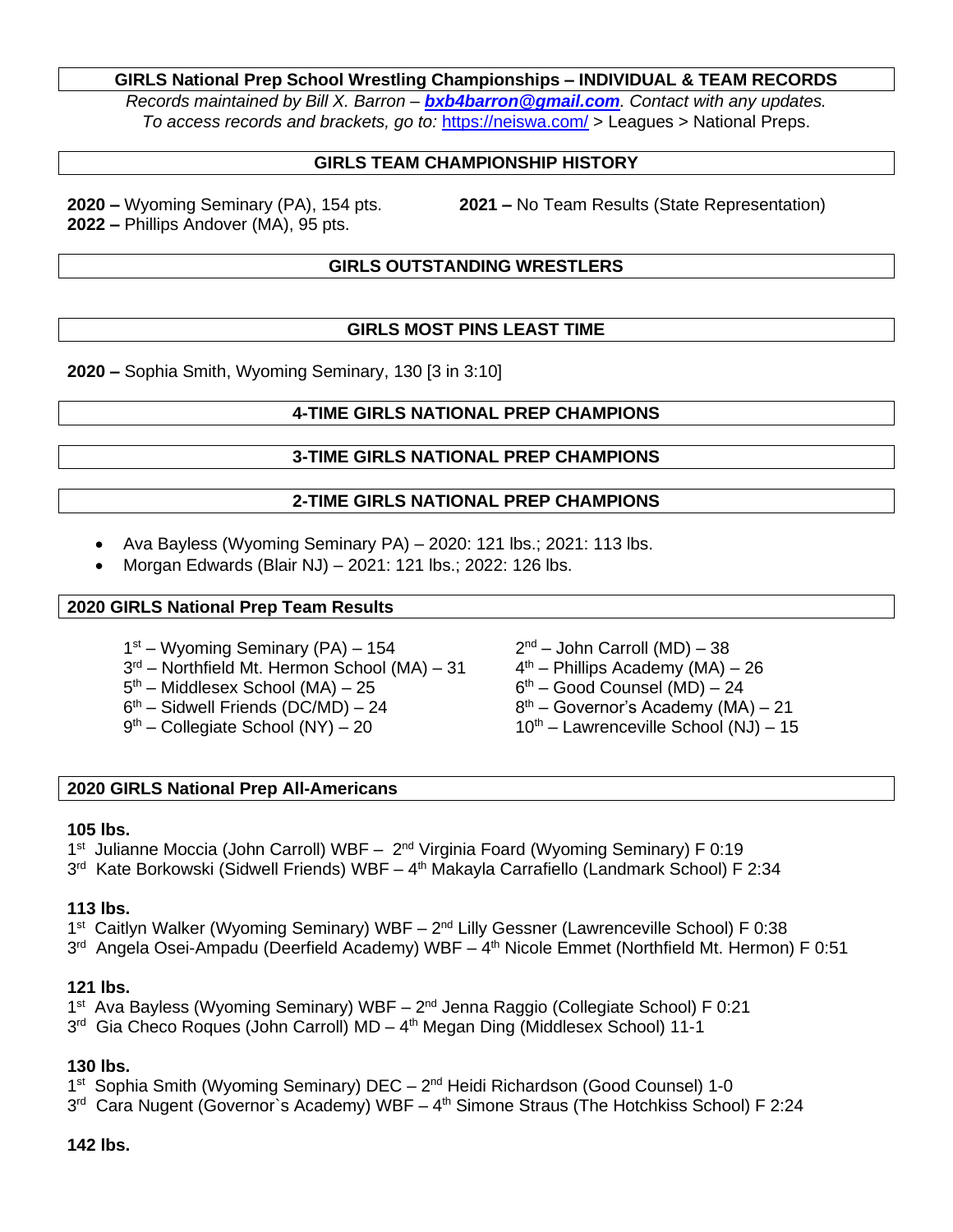1<sup>st</sup> Marisol Nugent (Phillips Academy) WBF – 2<sup>nd</sup> Reese Larramendy (Wyoming Seminary) F 1:05 3<sup>rd</sup> Love Daley (Middlesex School) WBF – 4<sup>th</sup> Ines Levy (Buckingham Browne And Nichols School) F 0:59

#### **168 lbs.**

1<sup>st</sup> Kennedy Blades (Wyoming Seminary) RR – 2<sup>nd</sup> Katie Gatza (Northfield Mt Hermon) F 0:32, F 1:41

#### **185 lbs.**

1<sup>st</sup> Piper Staniford (Wyoming Seminary) RR – 2<sup>nd</sup> Naomi Tewodros (Northfield Mt. Hermon) F 1:44, F 1:37

#### **2021 GIRLS National Prep All-Americans (no team results kept)**

## **100 lbs.**

1 st Tiffany Stoshak (PA) VSU1 18-8 (5:03) 2 2<sup>nd</sup> Kate Borkowski (DC) **105 lbs.** Avery Kibebek (PA) BYE **113 lbs.** 1 st Ava Bayless (PA) 2 2<sup>nd</sup> Abbygale Duke (PA) 3 rd Abigail Alicandro (N.E.) 4  $4<sup>th</sup>$  – Mya German (N.E.) **121 lbs.** Morgan Edwards (NJ/NY) BYE **130 lbs.** Carina Giangeruso (PA) BYE **142 lbs.** 1 st Veronica Whitacre (PA) VIN 9-0 (2:55) 2 2<sup>nd</sup> Kendall Bostelman (PA) **168 lbs.** Lily Freitas (PA) BYE **185 lbs.** Piper Staniford (PA) BYE

#### **2022 GIRLS National Prep Team Results**

- 1. Phillips Andover Academy MA 95
- 2. Sidwell Friends School DC 46
- 3. St. Mark's School TX 44
- 4. Deerfield Academy MA 39
- 5. Blair Academy NJ 37.5
- 6. Governors Academy MA 33
- 7. Northfield Mt. Hermon MA 28
- 8. Friends Central PA 27
- 9. Marianapolis CT 25
- 10. Lawrenceville NJ 23
- 11. St. Paul's NH 22
- 12. Lake Highland Prep FL 21
- 13. Tabor Academy MA 21
- 14. Middlesex MA 18
- 15. Portsmouth Abbey RI 18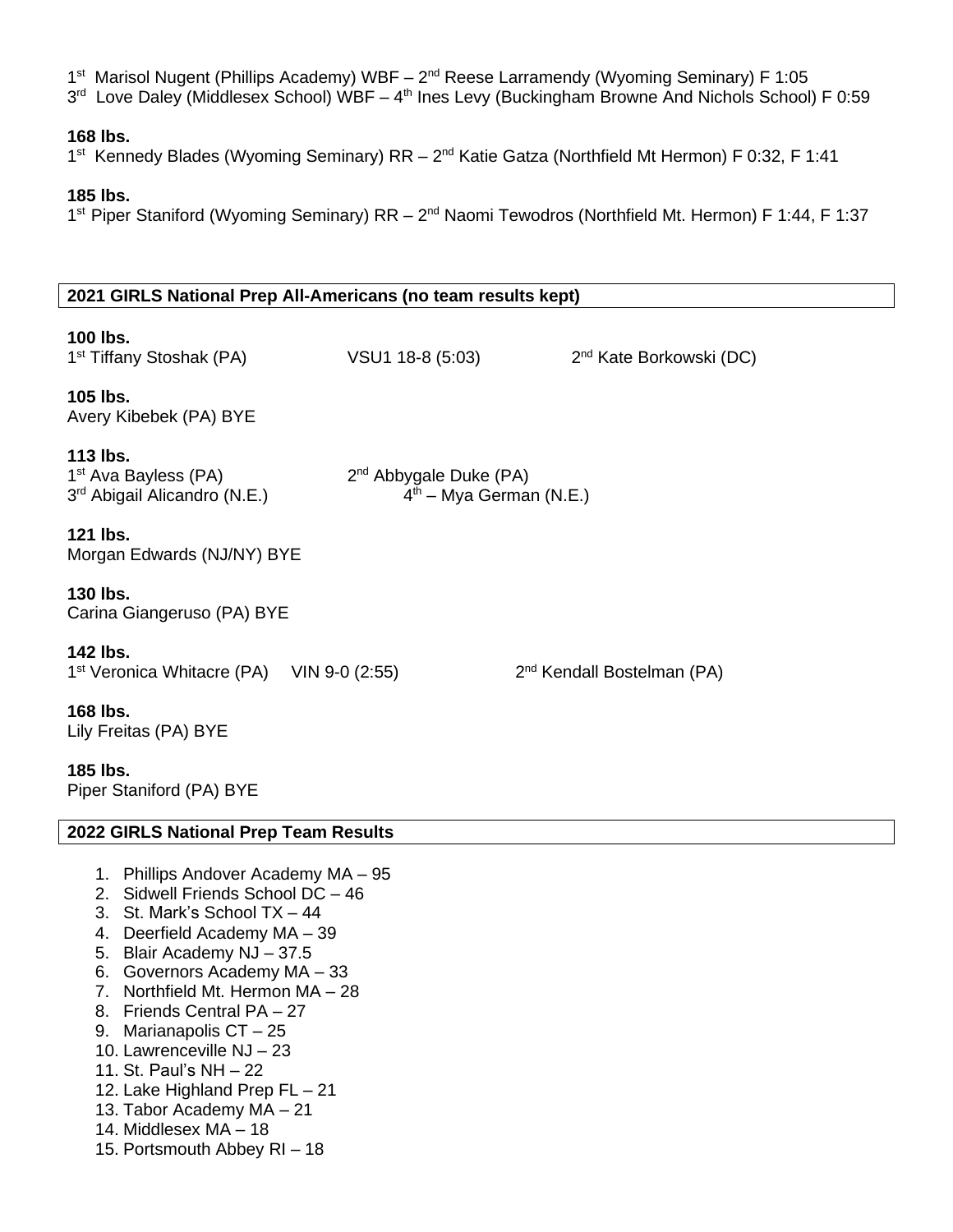16. Abington Friends PA – 17 17. Fort Worth Country Day TX – 16 18. Episcopal TX – 15 19. Green Farms Academy CT – 14 20. William Penn Charter PA – 14 21. Pomfret School CT – 12 22. West Nottingham Academy MD – 7 23. Nobles  $MA - 5$ 24. Log Island Lutheran NY – 3 25. Choate Rosemary Hall MA – 2 26. Bishop Lynch  $TX - 0$ 27. Hotchkiss School CT – 0 28. Oak Hill TN – 0

## **2022 GIRLS National Prep All-Americans**

## **100 lbs.**

1st Mary Manis Orlando, FL (Lake Highland Prep) MD Kate Borkowski Washington DC (Sidwell Friends), 14-5

3rd Cassidy McCusker Philadelphia, PA (William Penn Charter) F Nannette Chatman Dedham, MA (Nobles), 1:51

## **107 lbs.**

1st Sakina Cotton Cambridge, MA (Phillips Andover) F Daniella Gasso Santo Domingo, Distrito Nacional (Portsmouth Abbey), 1:30

3rd Kathrine Margulis Deerfield, MA (Deerfield Academy) DEC Roma Logiurato Wynnewood, PA (Friends Central), 11-5

## **114 lbs.**

1st Abigail Alicandro Oxford, MA (Marianapolis) DEC Rowan Macintosh Marshfield, MA (Northfield Mt. Hermon), 5-3 3rd Thalia Vogelsang Bellaire, TX (Episcopal (TX)) F Elizabeth Duda Lawrence Township, NJ (Lawrenceville), 0:25

## **120 lbs.**

1st Natalia Accorsi Marion, MA (Tabor Academy) MD Isabella Washington-Vasquez Philadelphia, PA (Abington Friends), 14-4 3rd Jocelyn Okeefe Blairstown, NJ (Blair Academy) MD Eva Murphy Haverhill, MA (Phillips Andover), 11-3

## **126 lbs.**

1st Morgan Edwards Blairstown, NJ (Blair Academy) MD Wendi Zheng Pennington, NJ (Phillips Andover), 15-2

3rd Lilly Gessner Lawrence Township, NJ (Lawrenceville) MD Sophia Burke Deerfield, MA (Deerfield Academy), 11-3

## **132 lbs.**

1st Daniella Nugent Boxford, MA (Phillips Andover) MD Jayda Fulp Fort Worth, TX (Fort Worth Country Day), 8-0

3rd Melania Diah Wynnewood, PA (Friends Central) F Jiayi Yu Southborough, MA (Saint Mark's), 3:29

## **138 lbs.**

1st Lily Fitzpatrick Concord, NH (St. Paul's NH) F Julia McCormack Washington, DC (Sidwell Friends), 1:27 3rd Xavia Banigan Newbury, MA (Governors Academy) DEC Ifeoluwa Lawore Southborough, MA (Saint Mark's), 4-0